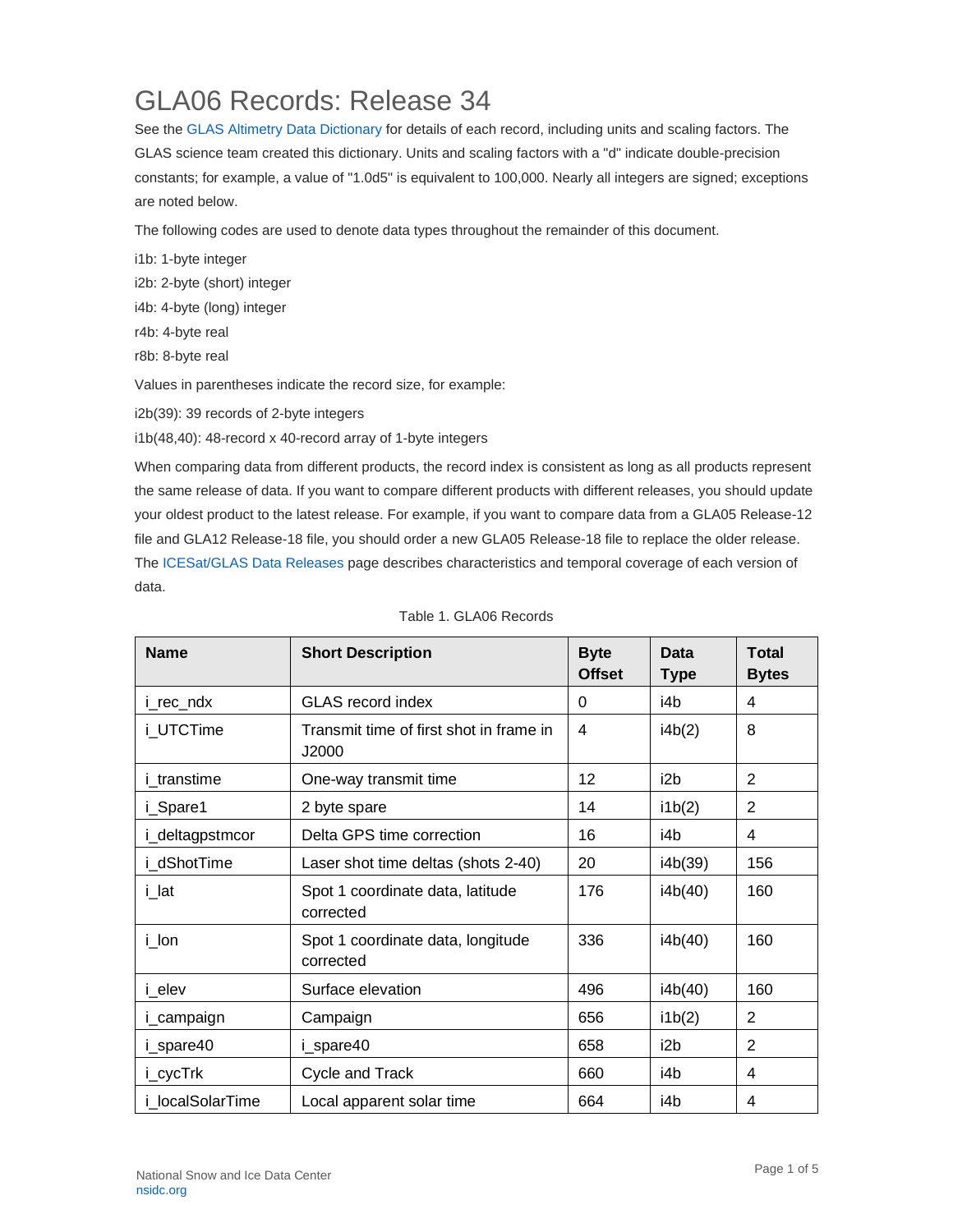| <b>Name</b>          | <b>Short Description</b>                               | <b>Byte</b><br><b>Offset</b> | <b>Data</b><br><b>Type</b> | <b>Total</b><br><b>Bytes</b> |
|----------------------|--------------------------------------------------------|------------------------------|----------------------------|------------------------------|
| i_spare41            | Spare 41                                               | 668                          | i4b(7)                     | 28                           |
| i deltaEllip         | Delta Ellipsoid                                        | 696                          | i2b(40)                    | 80                           |
| i beamCoelv          | Co-elevation                                           | 776                          | i4b(40)                    | 160                          |
| i beamAzimuth        | Azimuth                                                | 936                          | i4b(40)                    | 160                          |
| i d2refTrk           | Distance to the reference ground<br>track              | 1096                         | i4b(40)                    | 160                          |
| i_SigBegOff          | Signal Begin Range Increment                           | 1256                         | i4b(40)                    | 160                          |
| i_DEM_hires_src      | <b>High Resolution Source Flag</b>                     | 1416                         | i1b(40)                    | 40                           |
| i DEMhiresArElv      | <b>DEMhiresArElv</b>                                   | 1456                         | i2b(9,40)                  | 720                          |
| i ElevBiasCorr       | <b>Elevation Bias Correction</b>                       | 2176                         | i2b(40)                    | 80                           |
| i GmC                | GmC                                                    | 2256                         | i2b(40)                    | 80                           |
| i_spare42            | Spare 42                                               | 2336                         | i2b(3,40)                  | 240                          |
| i_sigmaatt           | Attitude quality indicator                             | 2576                         | i2b(40)                    | 80                           |
| i Azimuth            | Local azimuth                                          | 2656                         | i4b                        | 4                            |
| i_SolAng             | Solar incidence angle                                  | 2660                         | i4b                        | 4                            |
| i_tpintensity_avg    | Transmit pulse intensity - frame<br>average            | 2664                         | i4b                        | 4                            |
| i_tpazimuth_avg      | Transmit pulse azimuth - frame<br>average              | 2668                         | i <sub>2</sub> b           | $\overline{2}$               |
| i_tpeccentricity_avg | Transmit pulse eccentricity - frame<br>average         | 2670                         | i <sub>2</sub> b           | $\overline{2}$               |
| i_tpmajoraxis_avg    | Transmit pulse major axis - frame<br>average           | 2672                         | i <sub>2</sub> b           | $\overline{2}$               |
| i_poleTide           | Pole Tide                                              | 2674                         | i1b(2)                     | $\overline{2}$               |
| i_gdHt               | Geoid                                                  | 2676                         | i2b(2)                     | 4                            |
| i_erElv              | Solid earth tide elevation (at first and<br>last shot) | 2680                         | i2b(2)                     | 4                            |
| i_spElv              | Tide elevations, specific                              | 2684                         | i2b(4)                     | 8                            |
| i_ldElv              | Load tide elevation                                    | 2692                         | i2b(4)                     | 8                            |
| i_spare12            | Spares                                                 | 2700                         | i2b(2)                     | 4                            |
| i_wTrop              | Range correction - wet troposphere                     | 2704                         | i2b(2)                     | 4                            |
| i_dTrop              | Range correction - dry troposphere                     | 2708                         | i2b(40)                    | 80                           |
| i_surfType           | Region type                                            | 2788                         | i1b                        | $\mathbf{1}$                 |
| i_spare 11           | Spare 11                                               | 2789                         | i1b(3)                     | 3                            |
| i_DEM_elv            | <b>DEM</b> elevation                                   | 2792                         | i4b(40)                    | 160                          |
| i_refRng             | Reference range                                        | 2952                         | i4b(40)                    | 160                          |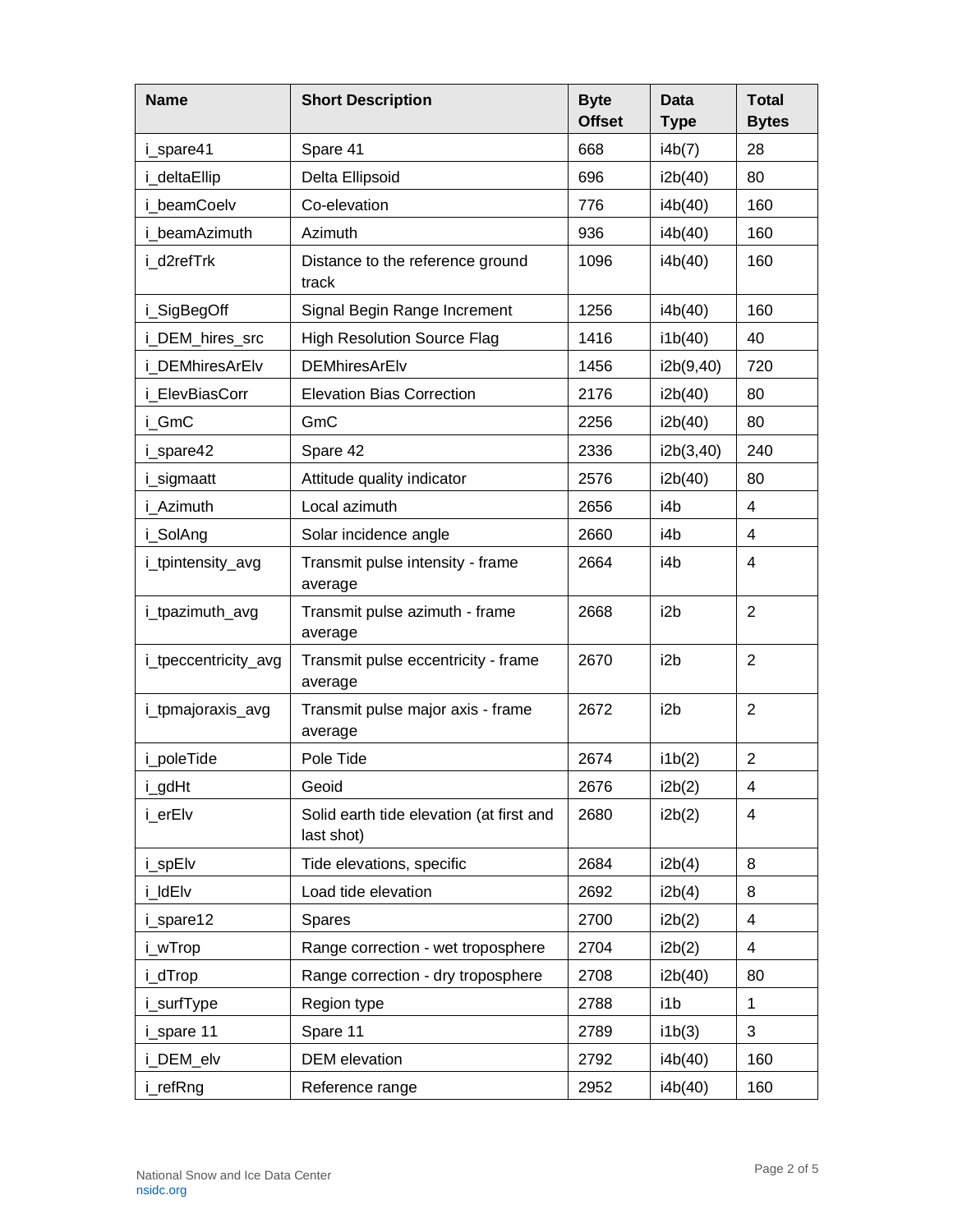| <b>Name</b>   | <b>Short Description</b>                                  | <b>Byte</b><br><b>Offset</b> | <b>Data</b><br><b>Type</b> | <b>Total</b><br><b>Bytes</b> |
|---------------|-----------------------------------------------------------|------------------------------|----------------------------|------------------------------|
| i_TrshRngOff  | Threshold retracker range offset                          | 3112                         | i4b(40)                    | 160                          |
| i_spare_47    | Spare 47                                                  | 3272                         | i4b(40)                    | 160                          |
| i_SigEndOff   | Signal end range offset                                   | 3432                         | i4b(40)                    | 160                          |
| i_cntRngOff   | Centroid range offset                                     | 3592                         | i4b(40)                    | 160                          |
| i reflctUC    | reflctUC                                                  | 3752                         | i4b(40)                    | 160                          |
| i_reflCor_atm | Reflectance correction, atmosphere                        | 3912                         | i4b                        | 4                            |
| i_maxSmAmp    | Peak amplitude of smoothed<br>received echo               | 3916                         | i2b(40)                    | 80                           |
| i_ocElv       | Ocean tide elevation (at first and last<br>shot)          | 3996                         | i2b(40)                    | 80                           |
| i numPk       | Number of peaks found in the return                       | 4076                         | i1b(40)                    | 40                           |
| i kurt2       | Kurtosis of the received echo<br>(standard)               | 4116                         | i2b(40)                    | 80                           |
| i skew2       | <b>Skewness</b>                                           | 4196                         | i2b(40)                    | 80                           |
| i_spare4      | Spares                                                    | 4276                         | i1b(160)                   | 160                          |
| i_isRngOff    | Ice sheet range offset                                    | 4436                         | i4b(40)                    | 160                          |
| i_siRngOff    | Sea ice range offset                                      | 4596                         | i4b(40)                    | 160                          |
| i_ldRngOff    | Land range offset                                         | 4756                         | i4b(40)                    | 160                          |
| i_ocRngOff    | Ocean range offset                                        | 4916                         | i4b(40)                    | 160                          |
| i nPeaks1     | Initial number of peaks in received<br>echo (alternative) | 5076                         | i1b(40)                    | 40                           |
| i_ElvuseFlg   | Elevation use flag                                        | 5116                         | i1b(5)                     | 5                            |
| i_atm_avail   | Atmosphere availaility flag                               | 5121                         | i1b                        | $\mathbf{1}$                 |
| i_spare16     | Spare 16                                                  | 5122                         | i1b(4)                     | 4                            |
| i_cld1_mswf   | Cloud multiple scattering warning<br>flag                 | 5126                         | i1b                        | 1                            |
| i_MRC_af      | Medium resolution cloud availability<br>flag              | 5127                         | i1b                        | 1                            |
| i_spare9      | Spares                                                    | 5128                         | i1b(40)                    | 40                           |
| i_ElvFlg      | Elevation definition flag                                 | 5168                         | i1b(40)                    | 40                           |
| i_rng_UQF     | Range offset quality/use flag                             | 5208                         | i2b(40)                    | 80                           |
| i_spare49     | Spare 49                                                  | 5288                         | i1b(10)                    | 10                           |
| i_timecorflg  | Time correction flag                                      | 5298                         | i2b                        | $\overline{2}$               |
| i_APID_AvFlg  | APID data availability flag                               | 5300                         | i1b(8)                     | 8                            |
| i_AttFlg2     | Attitude flag 2                                           | 5308                         | i1b(20)                    | 20                           |
| i_spare5      | Spares                                                    | 5328                         | i1b                        | $\mathbf{1}$                 |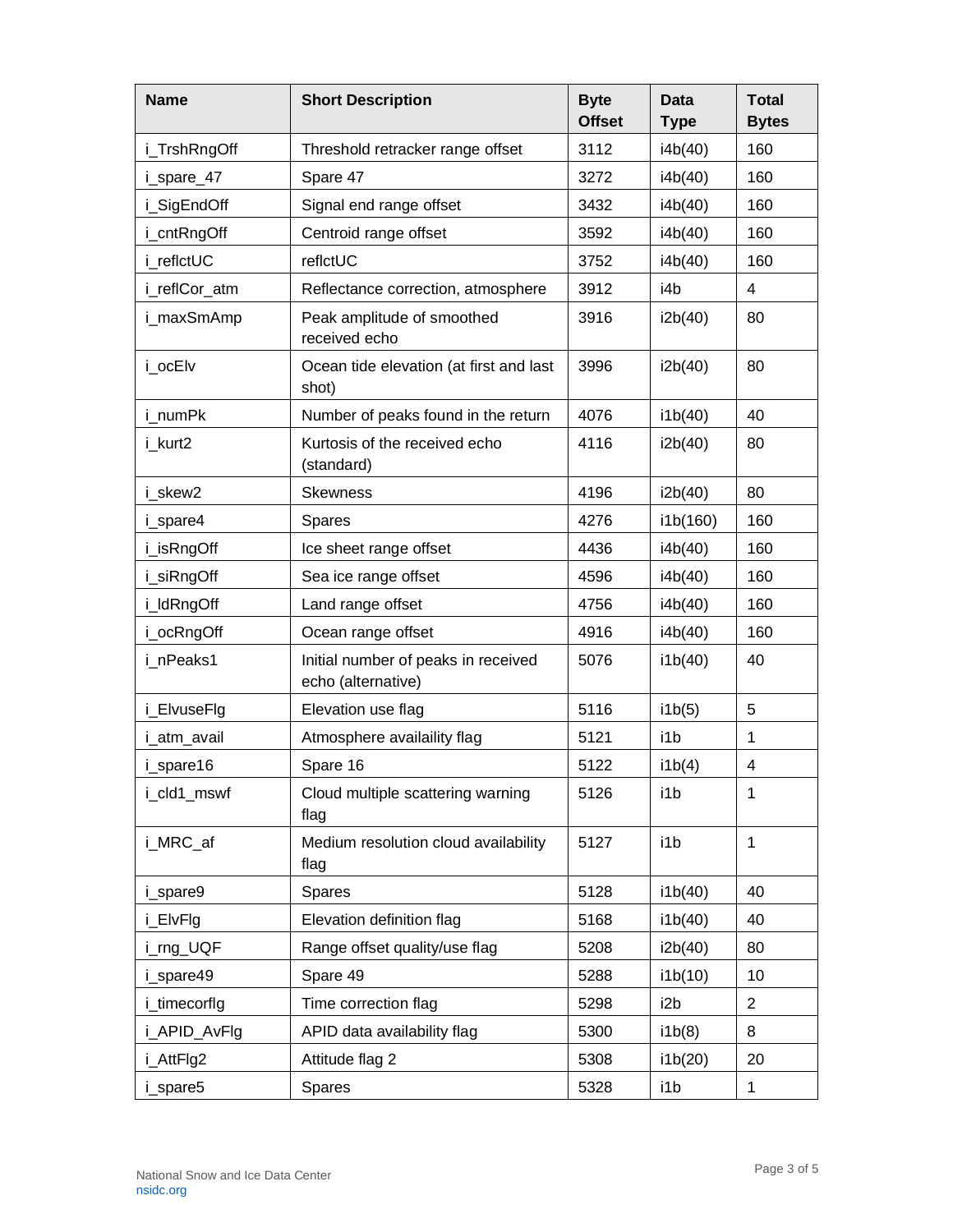| <b>Name</b>     | <b>Short Description</b>                                      | <b>Byte</b><br><b>Offset</b> | Data<br><b>Type</b> | <b>Total</b><br><b>Bytes</b> |
|-----------------|---------------------------------------------------------------|------------------------------|---------------------|------------------------------|
| i FrameQF       | Altimeter frame quality flag                                  | 5329                         | i1b                 | 1                            |
| i_OrbFlg        | POD flag (orbit flag)                                         | 5330                         | i1b(2)              | $\overline{2}$               |
| i_rngCorrFlg    | Range correction flag                                         | 5332                         | i1b(2)              | $\overline{2}$               |
| i_CorrStatFlg   | Correction status flag                                        | 5334                         | ib(2)               | $\overline{2}$               |
| i spare15       | Spare 15                                                      | 5336                         | i1b(8)              | 8                            |
| i_AttFlg1       | Attitude flag 1                                               | 5344                         | i2b                 | $\overline{2}$               |
| i_Spare6        | <b>Spares</b>                                                 | 5346                         | i1b(2)              | $\overline{2}$               |
| i_spare_44      | Spare 44                                                      | 5348                         | i1b (120)           | 120                          |
| i satNdx        | Saturation Index                                              | 5468                         | i1b (40)            | 40                           |
| i satElevCorr   | <b>Saturation Elevation Correction</b>                        | 5508                         | i2b (40)            | 80                           |
| i_satCorrFlg    | <b>Saturation Correction Flag</b>                             | 5588                         | i1b (40)            | 40                           |
| i_satNrgCorr    | <b>Saturation Energy Correction</b>                           | 5628                         | i2b (40)            | 80                           |
| i_spare13       | <b>Spares</b>                                                 | 5708                         | i2b (40)            | 80                           |
| i_gval_rcv      | Gain Value used for Received Pulse                            | 5788                         | i2b (40)            | 80                           |
| i_RecNrgAll     | Received Energy signal begin to<br>signal end                 | 5868                         | i2b (40)            | 80                           |
| i_FRir_cldtop   | Full Resolution 1064 Cloud Top                                | 5948                         | i2b (40)            | 80                           |
| i_FRir_qaFlag   | Full Resolution 1064 Quality Flag                             | 6028                         | i1b (40)            | 40                           |
| i_atm_char_flag | Atmosphere Characterization Flag                              | 6068                         | i2b                 | $\overline{2}$               |
| i_atm_char_conf | Atmosphere Characterization Flag<br>Confidence                | 6070                         | i2b                 | $\overline{2}$               |
| i_spare48       | Spare 48                                                      | 6072                         | i1b(36)             | 36                           |
| i_FRir_intsig   | Full Resolution 1064 Integrated<br>Signal                     | 6108                         | i2b (40)            | 80                           |
| i_spare14       | <b>Spares</b>                                                 | 6188                         | i1b (120)           | 120                          |
| i_Surface_temp  | Surface Temperature                                           | 6308                         | i2b                 | $\overline{2}$               |
| i_Surface_pres  | <b>Surface Pressure</b>                                       | 6310                         | i2b                 | $\overline{2}$               |
| i Surface relh  | <b>Relative Humidity</b>                                      | 6312                         | i2b                 | 2                            |
| i_pctSAT        | <b>Percent Saturation</b>                                     | 6314                         | i1b (40)            | 40                           |
| i maxRecAmp     | Max Amplitude of Received Echo                                | 6354                         | i2b (40)            | 80                           |
| i_sDevNsOb1     | Standard deviation of 1064 nm<br>Background noise (alternate) | 6434                         | i2b (40)            | 80                           |
| i_TxNrg         | 1064 nm laser transmit energy                                 | 6514                         | i2b(40)             | 80                           |
| i_eqElv         | Equilibrium tide elevation (at first and<br>last shot)        | 6594                         | i2b(2)              | 4                            |
| i_Spare7        | spares                                                        | 6598                         | i1b (282)           | 282                          |